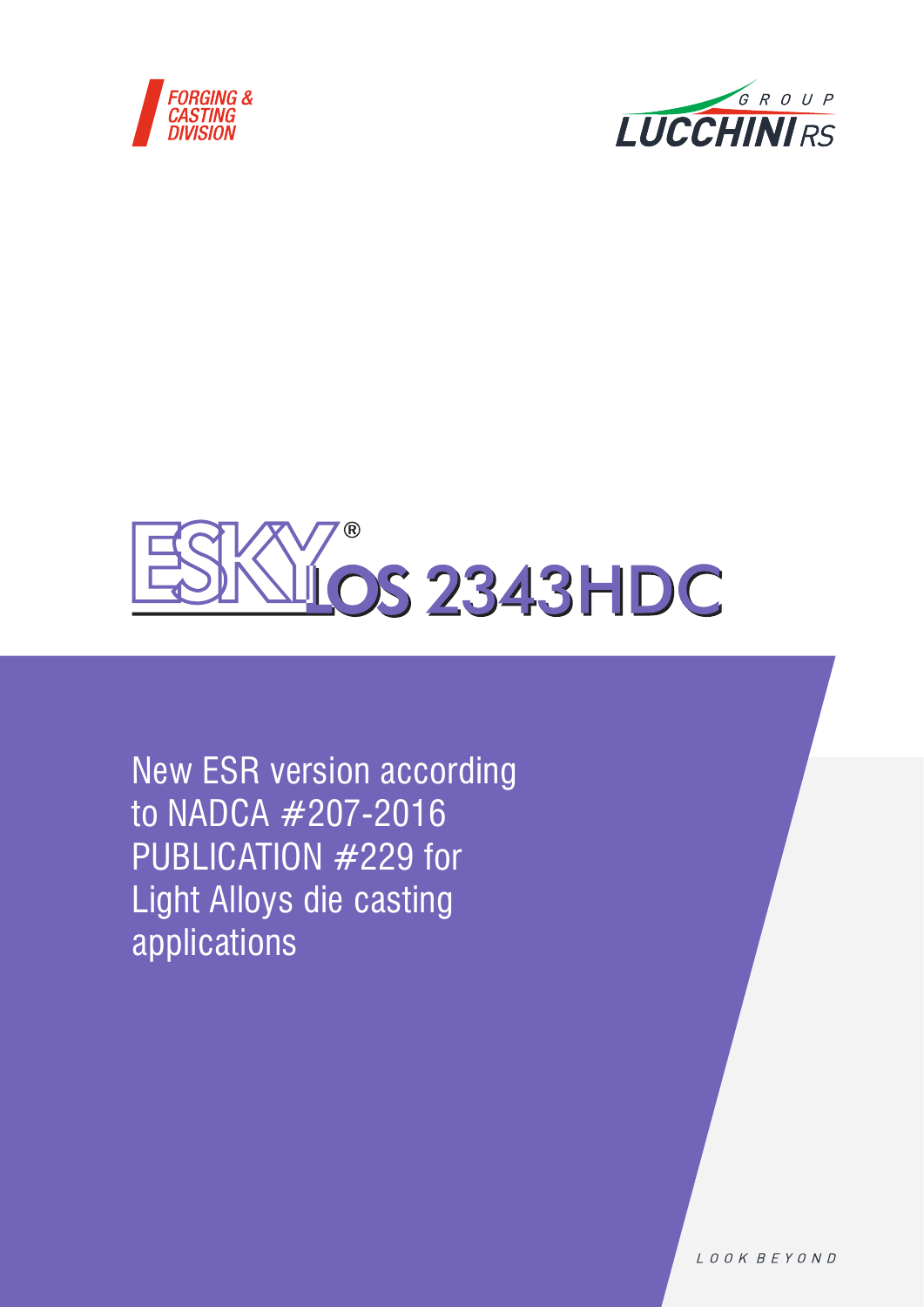





### General characteristics

EskyLos® 2343 HDC is the new version of the high alloyed Chromium-Molybdenum-Vanadium Hot Work Tool steels family, designed by Lucchini RS for the most demanding high pressure Light Alloys (Al-Mg) die casting dies according to the specification NADCA #207-2011 PUBLICATION #229.

The above mentioned specification, as one of the most important worldwide reference for die-casting application, with very effective acceptance criteria, focuses on two macro-phases of the mould's manufacturing process.

- The Manufacturing process of the steel block, that needs an annealed steel capability;
- The procedure for the heat treatment of the die, that needs an HT capability.

With particular reference to the first one, NADCA #207-2011 PUBLICATION #229 requires the "Annealed steel capability" assessment by samples' location in the core of the block, the most critical one, according to the key quality indicators described in Table 1.

Annealed steel capability indicators are tested and certified according to Lucchini RS' internal technical instruction I.T.MET U003.

Thanks to the optimized chemical analysis ( $P < 0.0015\%$ , S<0.003% and low secondary elements content), together with the Electro Slag Re-melting process, followed by special forging and specifically designed heat treatment procedures, Lucchini RS is able to achieve the above mentioned "Annealed steel capability", guaranteeing an high level of material's quality also for EXTRA LARGE sizes.

The main features of EskyLos® 2343 HDC are:

- excellent isotropy;
- high mechanical properties and strength
- high hardenability
- high thermal conductivity
- high tempering resistance;
- high thermal stability
- high thermal fatique and hot cracking resistance:
- excellent fracture toughness in hot and cold conditions; • high ductility
- high wear and erosion resistance
- high oxidation resistance
- high ductility

EskyLos® 2343 HDC is usually supplied as forged block, rough machined, annealed for 220 HB max with the following standard sizes' range: width 600-800-1050 mm x thickness 200-600 mm x length.

Upon customer's request, bigger dimensions can be manufactured by a special forging process for EXTRA LARGE blocks.

#### *Table 1: Annealed steel capability*

| A                              | Grade                                                | <b>ESKVIOS 2343HDC</b>                                                                                |  |  |
|--------------------------------|------------------------------------------------------|-------------------------------------------------------------------------------------------------------|--|--|
| B                              | <b>Annealed Brinell</b><br><b>Hardness</b>           | $<$ 220 HB                                                                                            |  |  |
| C                              | <b>Chemical Analysis</b><br>(as Product<br>Analysis) | According to Lucchini RS Standard.<br>Sampling location: $1/2$ W + $1/2$ T                            |  |  |
| D                              | Micro<br><b>Cleanliness</b>                          | According to ASTM E45 Method A<br>(0,5 field) NADCA #207-2016<br>Sampling location: $1/2$ W + $1/2$ T |  |  |
| F                              | <b>UT Quality</b>                                    | UNI FN 10228-3 Class 4                                                                                |  |  |
| F                              | Grain Size                                           | No. 7 or finer according<br>to ASTM F112<br>Sampling location: $1/2$ W + $1/2$ T                      |  |  |
| G                              | <b>Annealed Micro</b><br>structure                   | NADCA #207-2016                                                                                       |  |  |
| Н                              | <b>Banding</b><br>Segregation                        | Sampling location: $1/2$ W + $1/2$ T                                                                  |  |  |
| Ī                              | <b>Impact Capability</b><br>Testing                  | NADCA #207-2016<br>Sampling location: $1/2$ W + $1/2$ T                                               |  |  |
| Sketch of sampling<br>location |                                                      | T<br>W,<br>W                                                                                          |  |  |

NADCA requires the "Heat Treatment process capability" assessment of the die: this is a very effective requirement usually not included in other specifications.

**2** EskyLos® 2343 DC / Rev.02 / 08.2021

The content of this brochure is intended for information only and cannot be considered as binding in connection with the supply of material. All information, except for the cases of law, are strictly confidential and can only be disclosed with permission of Lucchini RS S.p.A.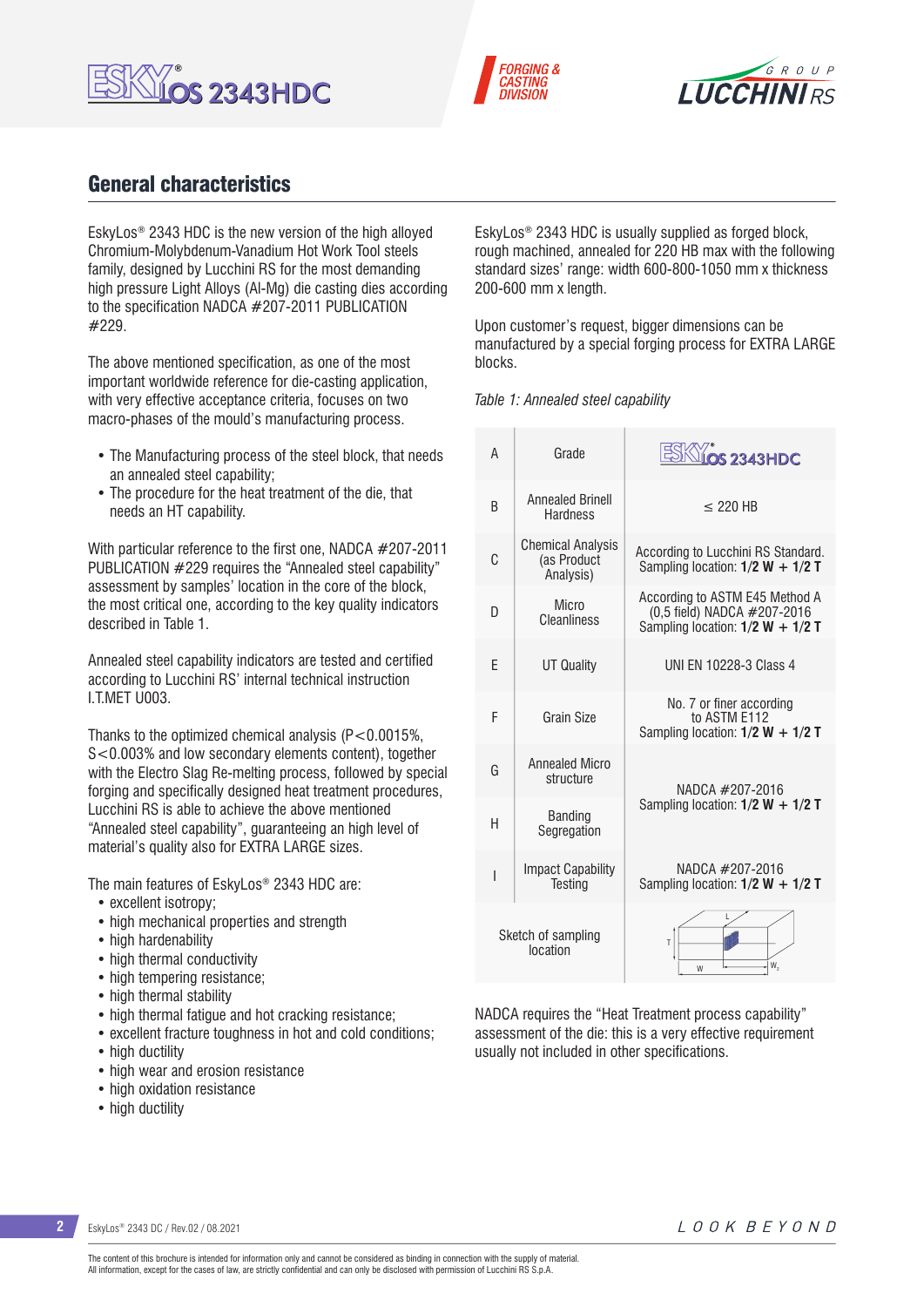





## Chemical analysis

|                                     | Range | $C[\%]$ | Si [%] | Mn $[%]$ | $Cr$ [%] | Mo [%] | $V[\%]$ | $S[\%]$                  | P[%]  |
|-------------------------------------|-------|---------|--------|----------|----------|--------|---------|--------------------------|-------|
| ESKY.<br><b><u>MIOS 2343HDC</u></b> | min   | 0,35    | 0,80   | 0,30     | 5,00     | 1,20   | 0,30    | $\overline{\phantom{0}}$ |       |
| Alloying [% in weight]              | max   | 0,40    | ,10    | 0,50     | 5,50     | ,50    | 0,50    | 0,003                    | 0,015 |

Table for comparison of international classification

| W.Nr.       | 1.2343        |
|-------------|---------------|
| ISO 4957-02 | X37CrMoV5-1   |
| <b>AISI</b> | H11           |
| UNI         | X37CrMoV5.1KU |

Heat analysis obtained during the pouring of the steel: in accordance with NADCA #207-2011 PUBLICATION #229, as show in the table.

Product analysis: in order to consider the possible deviations due to the analytical reproducibility and the heterogeneity of the steel, the range of the chemical composition applicable to product analysis is usually wider than the one applicable to the heat analysis for C and Cr values. This point is regulated by the Table 6 of DIN 17 350.

Lucchini RS's tool steels are designed in order to optimize the material's performances.

The brand name identifies the Lucchini RS product, the number refers to the Werkstoff classification; "HDC" stands for "HIGH DIE CASTING".

### Main applications

- High pressure Aluminium/Magnesium die casting moulds;
- Moulds for low pressure Aluminium die castings;
- Moulds for Aluminium gravity die castings;
- Plastic injection moulds with optical mirror polishing.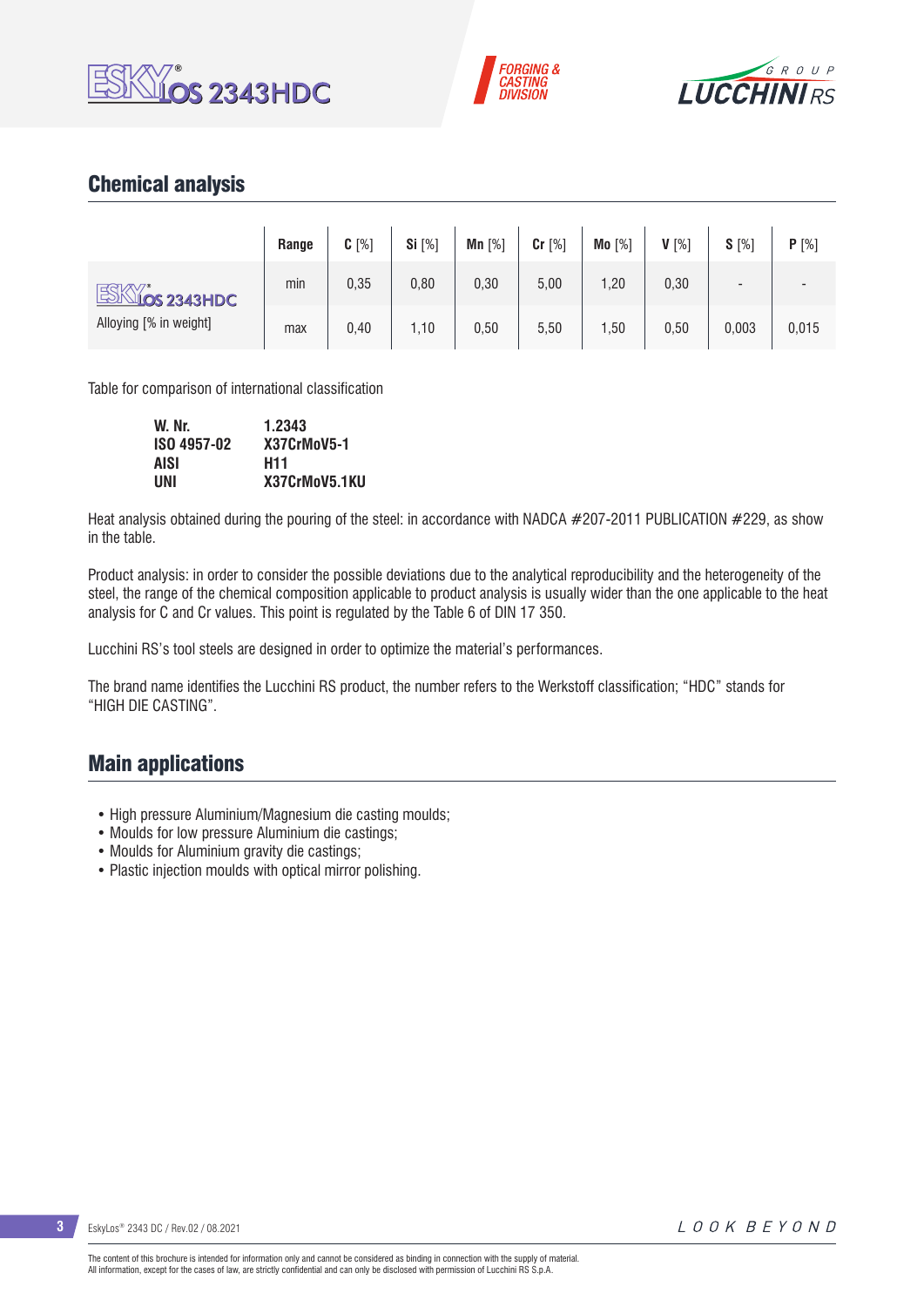





### Physical and mechanical properties

#### *Main physical properties*

| <b>LOS 2343HDC</b>                                            | $20^{\circ}$ C | $400^{\circ}$ C | $600\degree$ C |
|---------------------------------------------------------------|----------------|-----------------|----------------|
| Modulus of elasticity [GPa]<br>$(1GPa = 1000 MPa)$            | 210            | 183             | 168            |
| Coefficient of thermal<br>expansion from 20 °C<br>at [10-6/K] |                | 11,8            | 12,4           |
| Thermal conductivity<br> W/mK                                 | 24,4           | 27,1            | 28,5           |

*Main mechanical properties*

| <b>OS 2343HDC</b>                        | $400^{\circ}$ C | $500^{\circ}$ C | $600\degree$ C |
|------------------------------------------|-----------------|-----------------|----------------|
| Ultimate Tensile strength<br>(UTS) [MPa] | 1.150           | 950             | 670            |
| <b>Yield stress</b><br>(YS) [MPa]        | 900             | 750             | 470            |

The above mentioned are average values of a sample hardened at 980 °C, quenched and tempered at 600 °C to achieve hardness 44 HRC.



### Heat treatments

EskyLos® 2343 HDC is usually supplied in annealed condition with hardness 220 HB max. If different hardness is required and/or further heat treatment is needed, we suggest to apply the following parameters.

This information is just indicative and must be adjusted depending on the different heat treatment facilities and the thickness of the block: for any question and particular requirement don't hesitate to contact our technical staff of Metallurgy & Laboratories Department.

#### *Soft annealing*

| Suggested temperature | 850 °C                                                                                  |
|-----------------------|-----------------------------------------------------------------------------------------|
| Heating               | Max 50 $\degree$ C/h                                                                    |
| Soaking time          | Minimum 120 min from the<br>temperature's settlement                                    |
| Cooling               | Slow in the furnace at max 25 $\degree$ C/h to<br>600 °C, afterward at room temperature |

Soft annealing is recommended if excellent machinability of the material is needed. After soft annealing an hardness of approx. 220 HB max is achieved.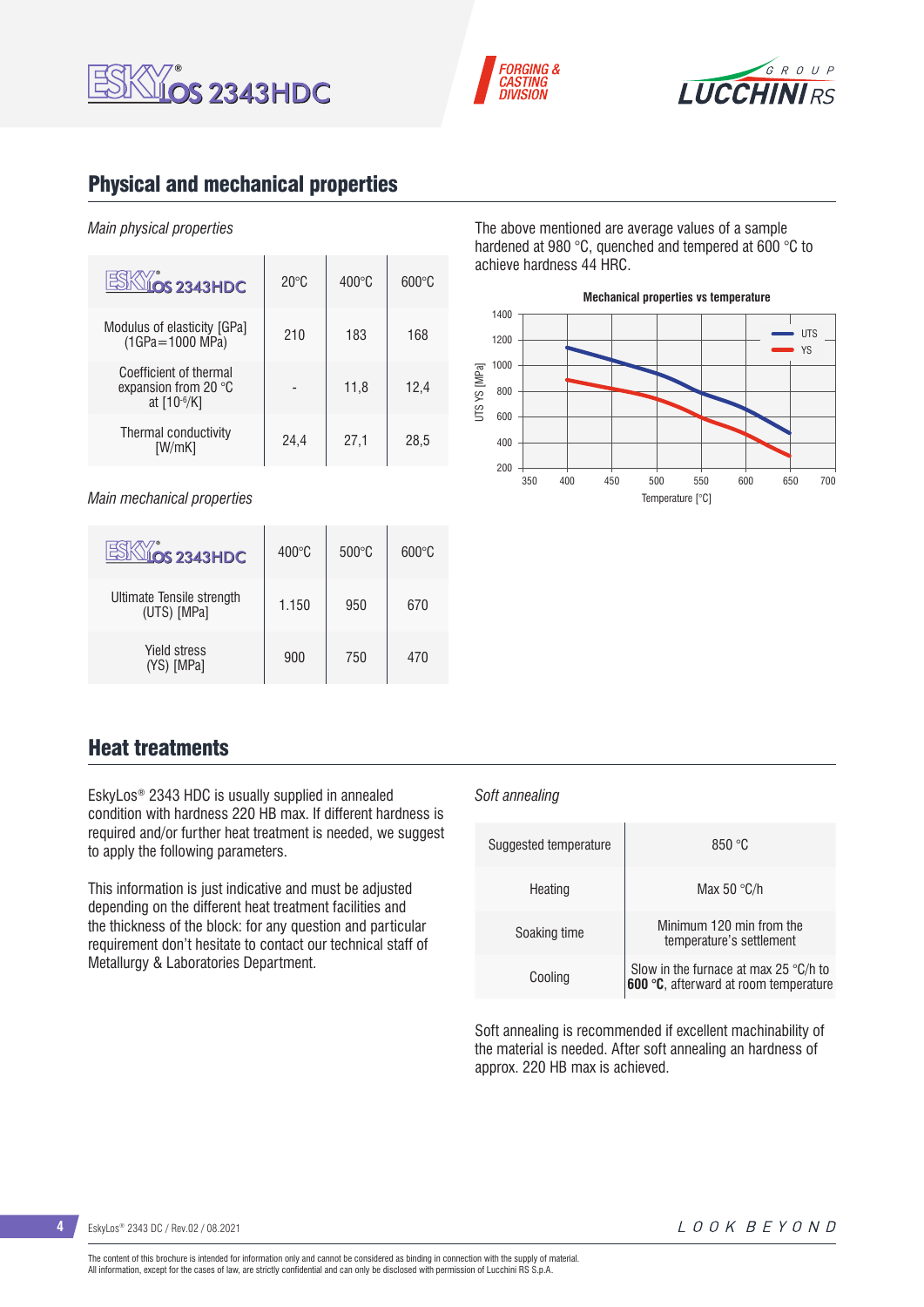





#### *Stress Relieving*

| Suggested temperature | For material in annealed condition:<br>650 °C<br>For material in $H + T$ condition or after<br>machining: $50^{\circ}$ C less than the last<br>tempering |
|-----------------------|----------------------------------------------------------------------------------------------------------------------------------------------------------|
| Heating               | Max $100 °C/h$                                                                                                                                           |
| Soaking time          | Minimum 120 min from the<br>temperature's settlement                                                                                                     |
| Cooling               | Slow in the furnace at max 25 $\degree$ C/h to<br>200°C, afterward at room temperature                                                                   |

We strongly recommend to perform the stress relieving:

- After rough machining in order to minimize distortions and avoid quenching cracks by hardening treatment;
- After the finish machining, before the very first sampling, to avoid possible damages to cavity surface and subsurface caused by not optimized hard milling.

#### *Hardening*

We suggest to carry out the hardening process on material supplied in the annealed condition and to temper it immediately afterwards.

Hardening should be carried out after the material preheating according to the following table.

| First pre-heating<br>temperature  | 400 °C                                                    |  |  |
|-----------------------------------|-----------------------------------------------------------|--|--|
| Heating                           | Max $150 °C/h$                                            |  |  |
| Soaking time                      | 25 min every 25 mm thickness<br>or when $(Ts-TC) < 90$ °C |  |  |
|                                   |                                                           |  |  |
| Second pre-heating<br>temperature | 600 °C                                                    |  |  |
| Heating                           | Max $150 °C/h$                                            |  |  |
| Soaking time                      | 20 min every 25 mm thickness<br>or when $(Ts-TC) < 90$ °C |  |  |

| Third pre-heating<br>temperature | 800 °C                                                    |  |
|----------------------------------|-----------------------------------------------------------|--|
| Heating                          | Max $150 °C/h$                                            |  |
| Soaking time                     | 20 min every 25 mm thickness<br>or when $(Ts-TC) < 90 °C$ |  |

The aim of the first pre-heat at 400 °C is to eliminate stresses caused by machining: if stress relieving is performed earlier, this step could be avoided. The following pre-heating cycles at 600 °C and 800 °C are necessary to homogenize the temperature of the piece. We recommend an heating rate of 150 °C/h max.

The time of the different stages of pre-heating is calculated on the basis of the thickness of the piece and the temperature, as described in the above attached table.

Alternatively, the time can be adjusted on the basis of the difference between the internal temperature (Tc) and the Surface temperature (Ts) of the piece, measured by two thermocouples.

After the third pre-heating at 800 °C, the austenitizing temperature should be reached as quickly as possible and maintained for 30 min from when (Ts-Tc)  $<$  15 °C or on the basis of the following formula:

 $t = (x + 39)/2$  $t =$  soaking time [min]  $x =$  thickness [mm]

| Austenitizing temperature | 990-1010°C                                           |
|---------------------------|------------------------------------------------------|
| Heating                   | $>150^{\circ}$ C/h                                   |
| Soaking time              | $t = (x + 39) / 2$ or 30 min<br>from (Ts-Tc) < 15 °C |
| Cooling                   | Air, vacuum cooling, salt bath,<br>polymer in H2O    |

**5** EskyLos® 2343 DC / Rev.02 / 08.2021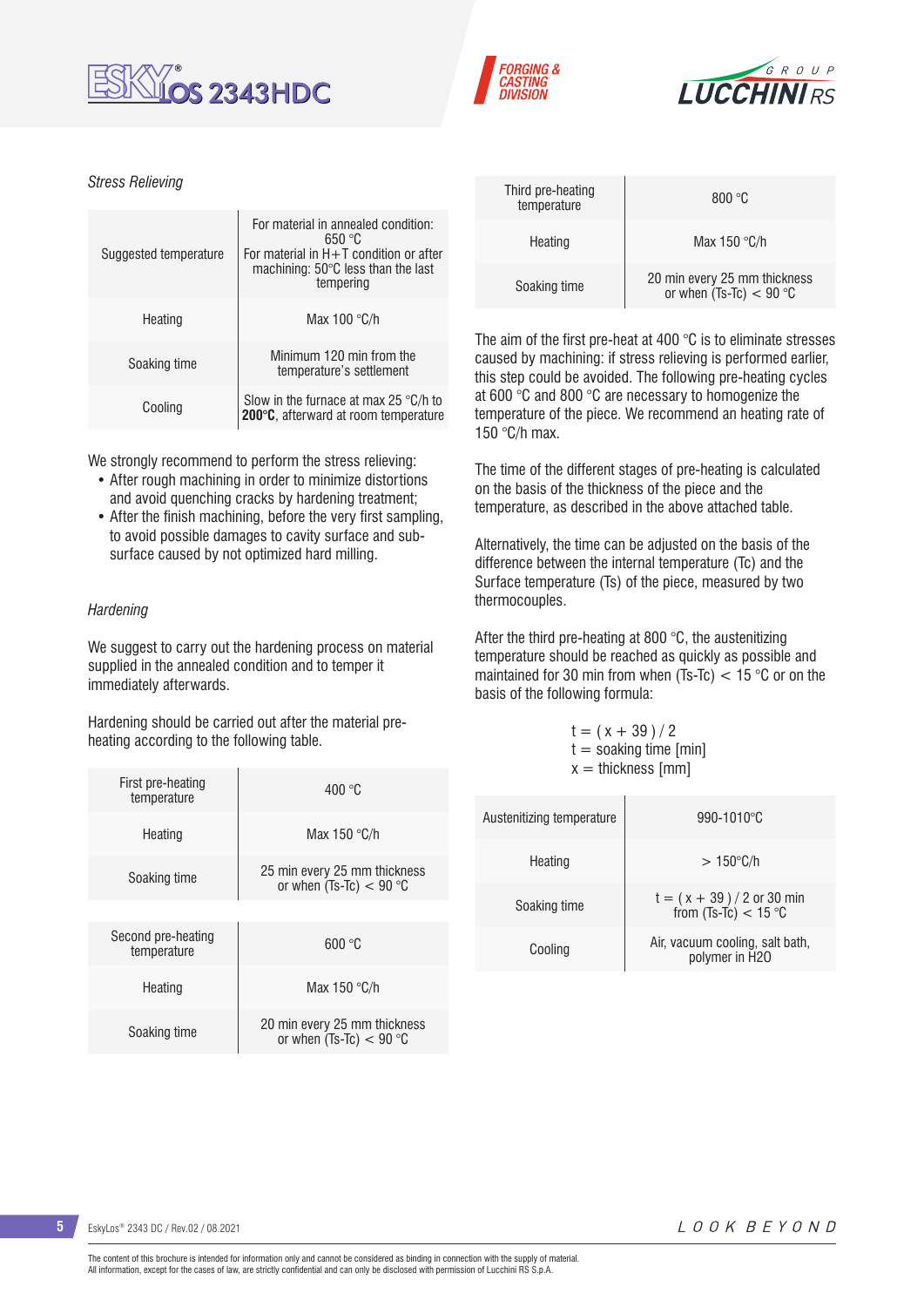





#### *Tempering*

It is recommended to set the temperature of the first tempering between 560 and 590 °C, close to the secondary hardness.

The temperature of the second tempering must be set according to the required mechanical properties and must be higher than the temperature of the first tempering.

The soaking time for the first and the second tempering are calculated by the following empirical formula:

> $t' = t'' = 0.8 x + 120$  $t' = t'' =$  soaking time [min]  $x =$  thickness [mm]

A third tempering at 30-50 °C less than the maximum temperature previously used will work as a stress relieving process.

Tempering at a temperature between 400 and 550 °C is not advisable, as it may reduce the material toughness. Tempering at a temperature lower than 200 °C should not be carried out.

| First tempering<br>temperature  | 560 - 590 °C                                                                                                                           |
|---------------------------------|----------------------------------------------------------------------------------------------------------------------------------------|
| Soaking time                    | $t' = 0.8x + 120$                                                                                                                      |
| Cooling                         | Room temperature                                                                                                                       |
|                                 |                                                                                                                                        |
| Second tempering<br>temperature | To be set according to the required<br>mechanical properties, in any case<br>higher than the temperature used<br>for the first temper. |
| Soaking time                    | $t'' = 0.8x + 120$                                                                                                                     |
| Cooling                         | Room temperature                                                                                                                       |
|                                 |                                                                                                                                        |
| Third tempering<br>temperature  | 30-50 $\degree$ C lower than the max<br>temperature previously used                                                                    |
| Soaking time                    | $t''' = 0.8x + 180$                                                                                                                    |
| Cooling                         | Slow cooling in the furnace up to<br>250 °C, afterward at room temperature                                                             |
|                                 |                                                                                                                                        |



Tempering curve of a sample austenitised at 980 °C. The diagram shows values obtained after the second temper.

#### *Variation in dimensions during heat treatment*

During the heat treatment of EskyLos® 2343 HDC the phase transformation points are exceeded, which inevitably causes a variation in the volume of the material. Due to this reason we recommend keeping the proper machining allowance to compensate the change of dimensions due to heat treatment. All the corners should be rounded off.

#### *Nitriding*

The purpose of nitriding is to increase the resistance of the material to wear and abrasion. This treatment is very useful when very high tools' performance is needed, as it extends the life of the material.

We advise to carry out the nitriding on the tool in hardened and tempered condition. The nitriding temperature must be at least 50 °C less than the tempering temperature.

Today's nitriding procedures allow to keep the original dimensions of the tool.

#### *Remarks*

In accordance with its internal technical instruction I.T. MET U002 Lucchini RS has selected highly specialized heat treatment companies, which perform the vacuum hardening complying with Lucchini RS heat treatment procedure I.T.MET – U001.

We strongly recommend to send your dies to one of the heat treatment companies officially approved by Lucchini RS.

For more information don't hesitate to ask to our local Distributor – Service Center or to our Sales Department. In case of different needs of heat treatment (like salt bath) please contact our technical staff of Metallurgy & Laboratories Department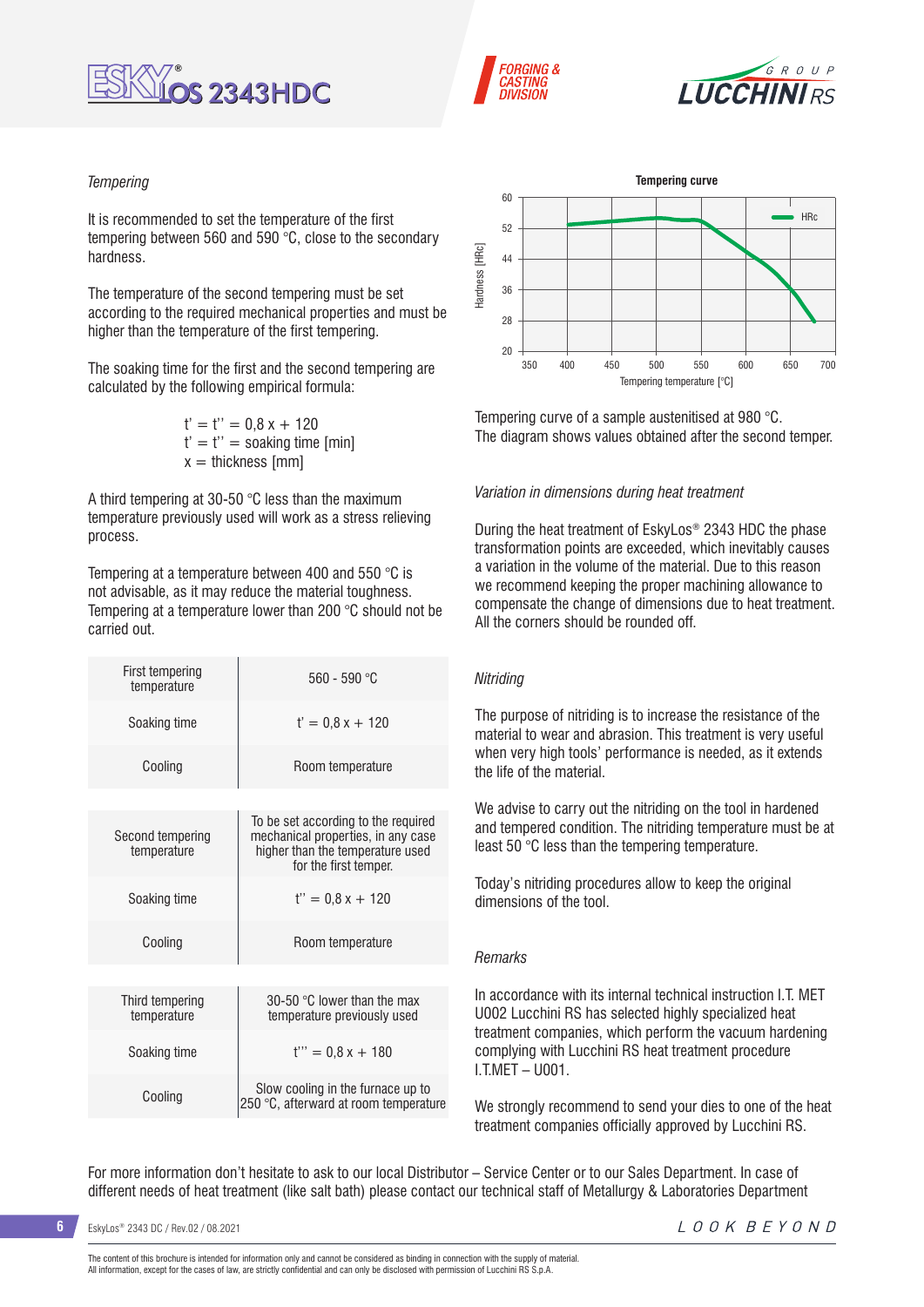





## CCT Curve



# Annealed microstructure of Eskylos® 2343 HDC



Example of Annealed microstructure of Eskylos® 2343 HDC examined at 500X, after polishing and etched with 4% Nital: essentially ferritic matrix with an homogeneous distribution of spheroidized carbides, free of excessive banding.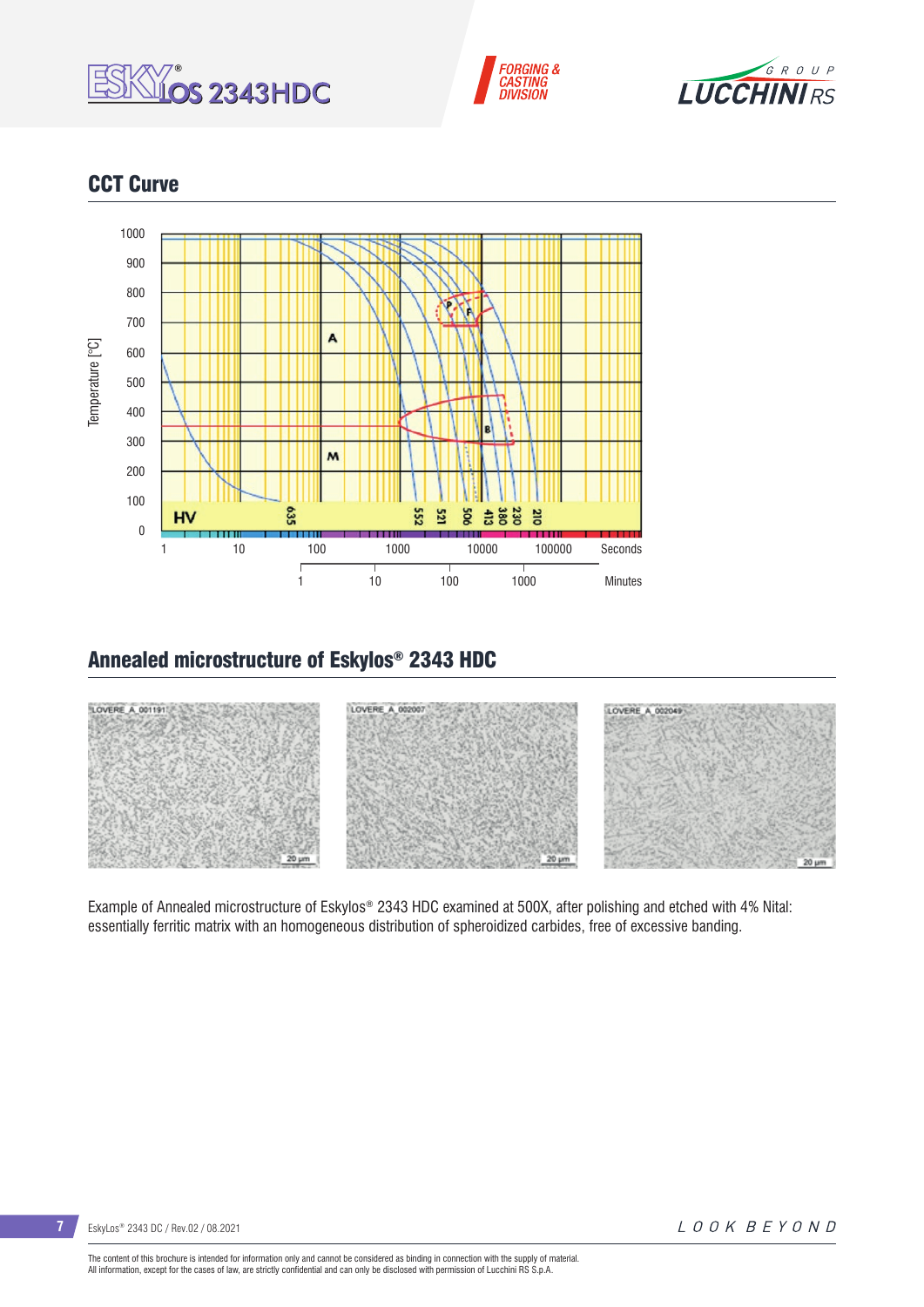





## The advantages of the ESR technology

The ESR (Electro-Slag-Melting) manufacturing technology offers the following advantages:

- high micro-cleanliness level:
- very low segregation level.
- Very high isotropy of the material;
- increase of material toughness;

The ESR process is based on the re-melting of a conventional EAF+LF+VOD ingot, using a particular copper ingot mould that contains basic slag.

The conventional ingot ("Electrode") is re-melted by going the liquid steel through the slag, which acts as a filter and retains the inclusions.

The process of solidification inside the ingot mould is faster than the traditional one.

The result is a new homogeneous and isotropic ESR steel ingot.







Manufacturing process

**8** EskyLos® 2343 DC / Rev.02 / 08.2021

LOOK BEYOND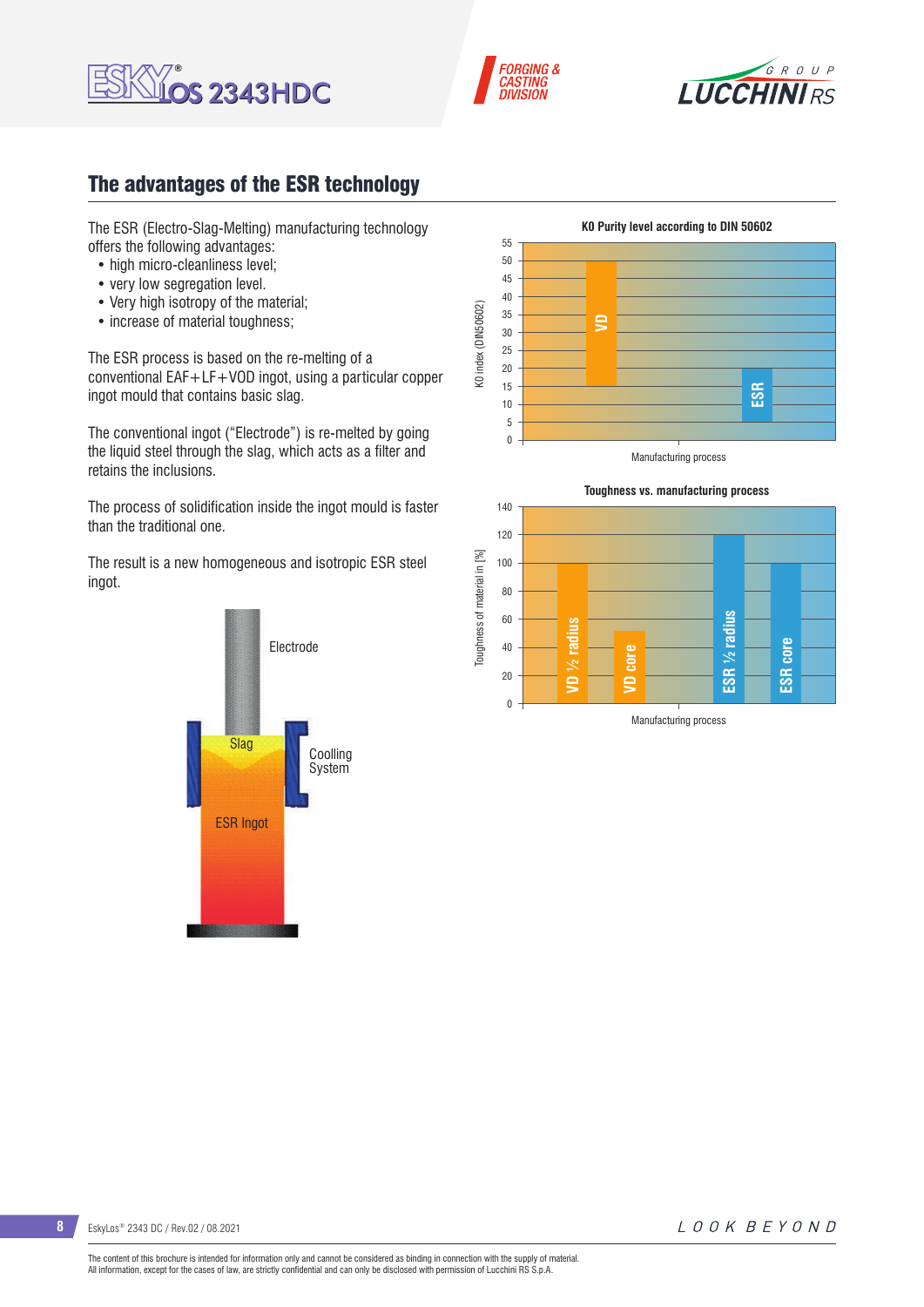





# Guidance for machining

 $\overline{1}$ 

 $\overline{1}$ 

The following parameters are just indicative and must be adjusted to the particular application and to the machining equipment that is going to be used. The data refer to the material in the annealed condition with hardness 220 HB max.

#### *Turning*

|                                      | Rough machining |            | Finish machining                        |                |
|--------------------------------------|-----------------|------------|-----------------------------------------|----------------|
| Type of insert                       | P20-P40 coated  | <b>HSS</b> | P <sub>10</sub> -P <sub>20</sub> coated | Cermet         |
| V <sub>c</sub> cutting speed [m/min] | $170 \div 220$  | $(\star)$  | $200 \div 250$                          | $240 \div 300$ |
| a, cutting depth [mm]                | $1 \div 5$      | (*)        |                                         | < 0.5          |

#### *Milling*

|                                      | Rough machining                             |                                         |            |  |  |  |
|--------------------------------------|---------------------------------------------|-----------------------------------------|------------|--|--|--|
| Type of insert                       | P <sub>25</sub> -P <sub>35</sub> not coated | P <sub>25</sub> -P <sub>35</sub> coated | <b>HSS</b> |  |  |  |
| V <sub>c</sub> cutting speed [m/min] | $160 \div 240$                              | $180 \div 280$                          | $(\star)$  |  |  |  |
| $f$ , feed [mm]                      | $0,15 \div 0,3$                             | $0.15 \div 0.3$                         | $(\star)$  |  |  |  |
| a, cutting depth [mm]                | $2 \div 4$                                  | $2 \div 4$                              | $(\star)$  |  |  |  |

|                         | Pre-finishing                               |                                         |               |  |  |  |
|-------------------------|---------------------------------------------|-----------------------------------------|---------------|--|--|--|
| Type of insert          | P <sub>10</sub> -P <sub>20</sub> not coated | P <sub>10</sub> -P <sub>20</sub> coated | <b>HSS</b>    |  |  |  |
| V cutting speed [m/min] | $180 \div 260$                              | $200 \div 280$                          | $(\texttt{'}$ |  |  |  |
| $f$ , feed [mm]         | $0,2 \div 0,3$                              | $0,2 \div 0,3$                          | $(\star)$     |  |  |  |
| a, cutting depth [mm]   | $1 \div 2$                                  | $1 \div 2$                              | $(\star)$     |  |  |  |

|                                      | Finishing                                   |                                         |                 |  |  |  |
|--------------------------------------|---------------------------------------------|-----------------------------------------|-----------------|--|--|--|
| Type of insert                       | P <sub>10</sub> -P <sub>20</sub> not coated | P <sub>10</sub> -P <sub>20</sub> coated | Cermet P15      |  |  |  |
| V <sub>c</sub> cutting speed [m/min] | $200 \div 280$                              | $220 \div 300$                          | $240 \div 330$  |  |  |  |
| $f$ , feed [mm]                      | $0,05 \div 0,2$                             | $0,05 \div 0,2$                         | $0,05 \div 0,2$ |  |  |  |
| a, cutting depth [mm]                | $0.5 \div 1$                                | $0.5 \div 1$                            | $0.3 \div 0.5$  |  |  |  |

#### *(\*) not advisable*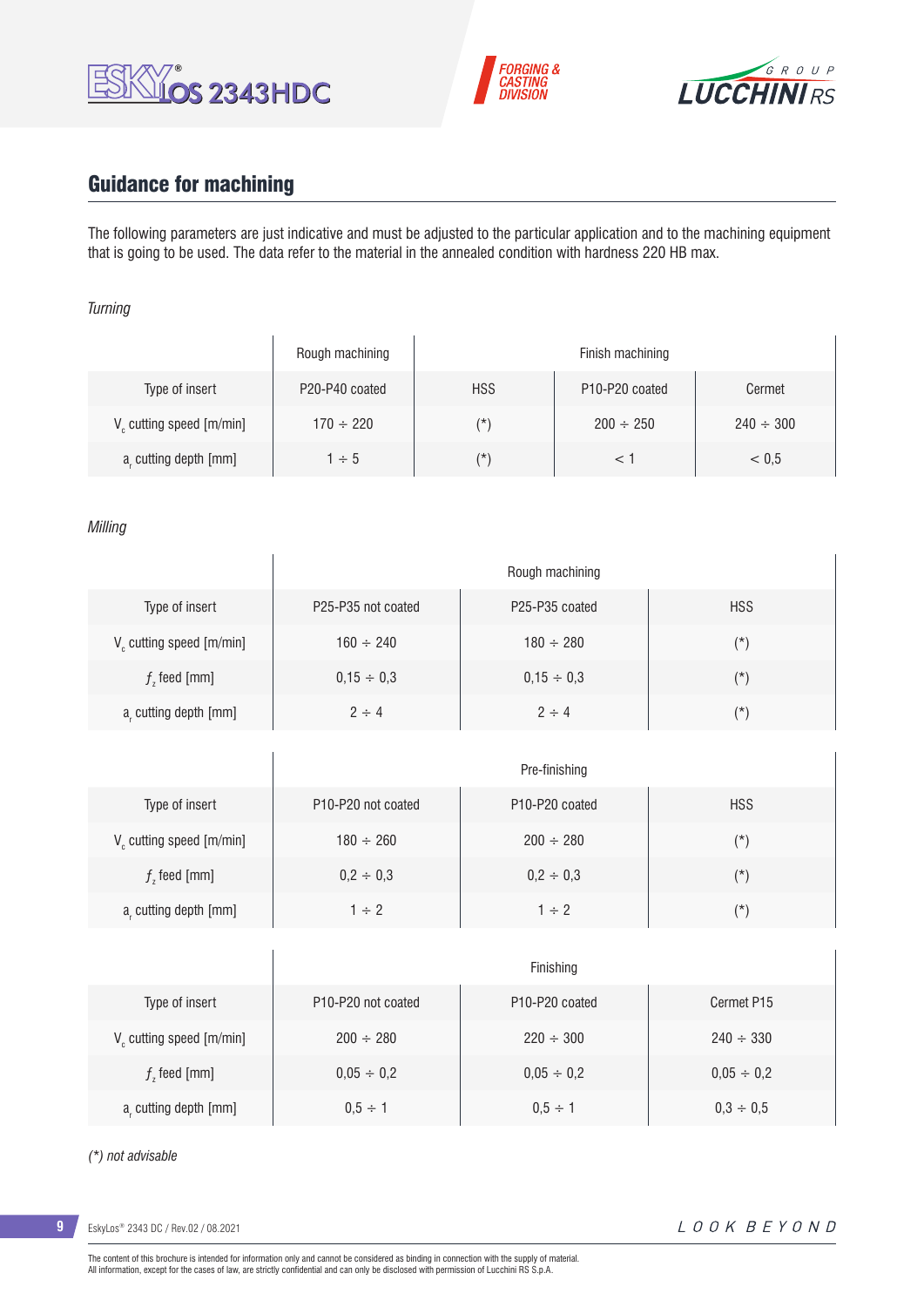





### *Drilling*

| Type of insert               | tip with interchangeable inserts | <b>HSS</b> | brazed tip       |
|------------------------------|----------------------------------|------------|------------------|
| V cutting speed [m/min]      | $190 \div 220$                   | (*)        | $60 \div 80$     |
| $fz$ feed per turn [mm/turn] | $0.05 \div 0.15$                 | $(\star)$  | $0.15 \div 0.25$ |

#### *(\*) not advisable*

### *General formulae*

| Type of machining             | Drilling                                                                                                 | Milling                                                                           |
|-------------------------------|----------------------------------------------------------------------------------------------------------|-----------------------------------------------------------------------------------|
| n: number of turns of mandrel | $V_c * 1000 / \pi * D_c$                                                                                 | $V_r * 1000 / \pi * D_r$                                                          |
| $Vf$ : feed speed [m/min]     | $V_{f} = f_{7}$ * n                                                                                      | $V_{f} = f_{7}$ * n * z <sub>n</sub>                                              |
| $fz$ feed per turn [mm/turn]  |                                                                                                          | $f_{n} = V_{f} / n$                                                               |
| <b>Note</b>                   | $D_c$ : Milling cutter or tip diameter [mm]<br>V <sub>c</sub> : cutting speed [m/min]<br>$f$ ; feed [mm] | $f_n$ : feed per turn [mm/turn]<br>z <sub>a</sub> : No. of milling cutter inserts |

Approximate equivalent values between hardness and ultimate tensile strength.

| HB         | 530   | 520   | 512   | 495   | 480   | 471   | 458   | 445   | 430   | 415   | 405   | 390   | 375   |
|------------|-------|-------|-------|-------|-------|-------|-------|-------|-------|-------|-------|-------|-------|
| <b>HRc</b> | 54    | 53    | 52    | 51,1  | 50,2  | 49,1  | 48,2  | 47    | 45,9  | 44,5  | 43,6  | 41,8  | 40,5  |
| <b>MPa</b> | 1.900 | 1.850 | .800  | 1.750 | 1.700 | 1.650 | 1.600 | 1.550 | 1.500 | 1.450 | 1.400 | 1.350 | 1.300 |
|            |       |       |       |       |       |       |       |       |       |       |       |       |       |
| HB         | 360   | 350   | 330   | 320   | 305   | 294   | 284   | 265   | 252   | 238   | 225   | 209   | 195   |
| <b>HRc</b> | 38,8  | 37,6  | 35,5  | 34,2  | 32,4  | 31    | 29    | 27    | $- -$ | --    | --    | $- -$ | --    |
| <b>MPa</b> | 1.250 | 1.200 | 1.150 | 1.100 | 1.050 | 1.000 | 950   | 900   | 850   | 800   | 750   | 700   | 650   |